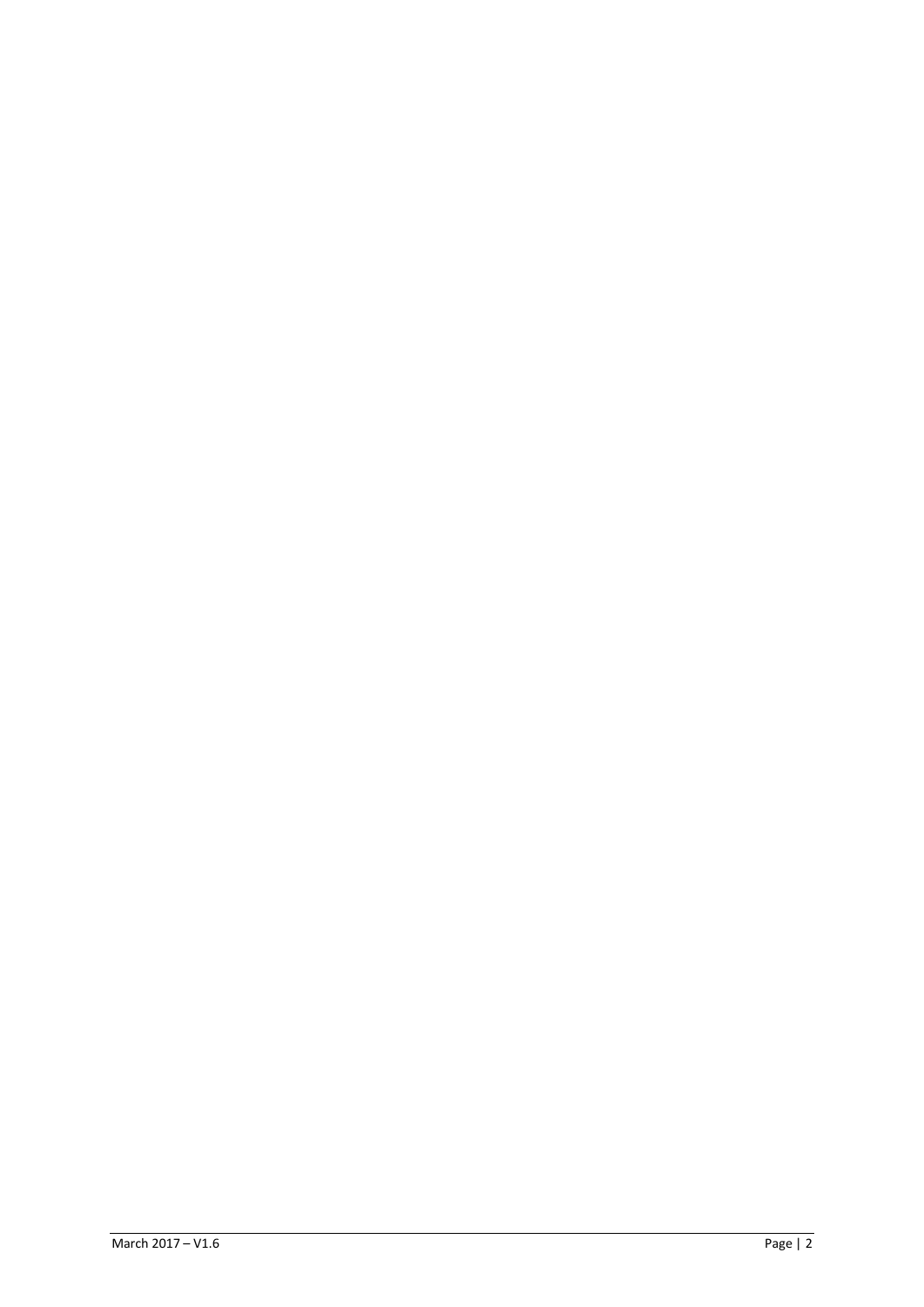#### **Introduction**

Parade College is a Registered Training Organisation that was established in 2013 in accordance with the VET Quality Framework and the requirements of the Australian Skills Quality Authority. We offer a range of vocational courses to both internal and external secondary students. Our courses are delivered by fully accredited trainers whose industrybased knowledge and skills remain relevant and current.

This Student Handbook provides a range of information about the services and courses we offer, as well as information about your rights and responsibilities as a student participating in vocational education and training. Information is presented alphabetically for ease of navigation. Please ensure you read this information thoroughly and complete the declaration at the end of the Booklet. If you have any questions or concerns, please contact one of the RTO staff.

#### **Accessing your records**

Students have the right to access or obtain a copy of the personal information and records of participation and progress held by Parade College – RTO Division. Requests to access or obtain a copy of such information can be made to the Student Services Administration Officer, students should allow 24 – 48 hours for information to be retrieved. You can also access your records online using your College Log On details.

#### **Assessment**

At key points in your course you will be assessed by a qualified assessor, who will use a variety of assessment methods to determine your progress and level of skill and knowledge. Detailed assessment information for each unit/module of your course will be provided at the beginning of each unit or module.

Assessment outcomes for each unit/module will be noted C – Competent or NYC – Not Yet Competent. You must satisfactorily complete all assessment components of each unit/module to be deemed Competent (C).

If you are assessed as Not Yet Competent, comments and feedback will be provided to you detailing requirements in order to achieve competency. A timeline will be also be negotiated for re-assessment to occur.

At the end of your course and subject to satisfactory completion of all units/modules a Certificate will be issued to you. In the event that you do not satisfactorily complete all course units/modules, you will be issued with a Statement of Attainment for those units/modules successfully completed.

At any stage of the assessment process the student can lodge an appeal related to an assessment decision. Refer to the Complaints and Appeals section of this booklet for further information.

#### **Special Consideration in Assessment**

If you are experiencing circumstances beyond your control which are impacting on your ability to meet the assessment requirements of the course, you should discuss this with your Trainer as soon as possible, and in all instances prior to due date of an assignment or the administration of an assessment task (e.g. test or exam). Depending on the nature of your request the matter will usually be resolved by your Trainer.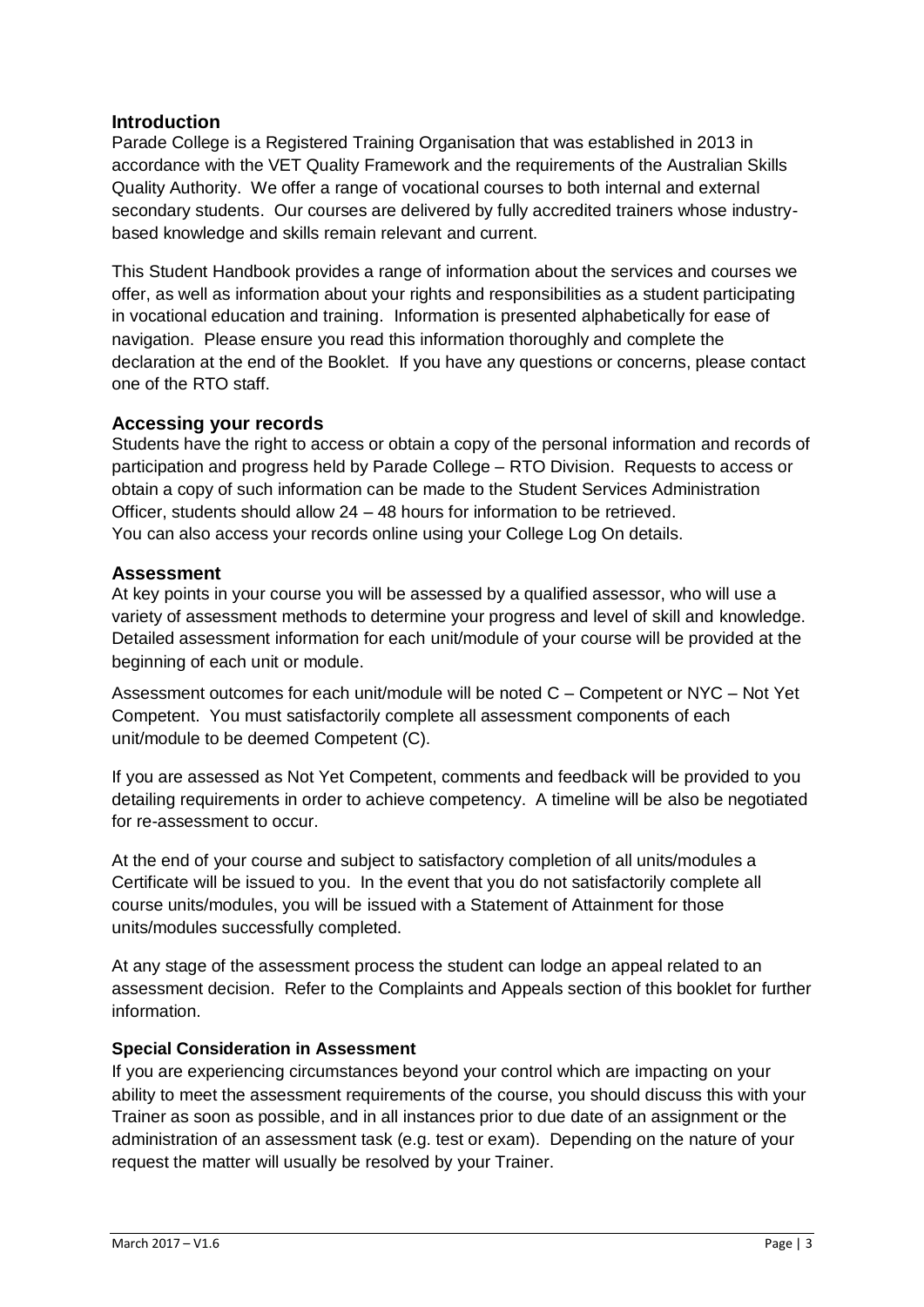However in some circumstances the matter will be referred to the Executive Officer RTO for further consideration. You may also be required to write a letter to the Executive Officer RTO and include the reasons for requiring the special consideration. Evidence to support the request (e.g. doctor's certificate) may also be required. On the basis of the information provided, the Executive Officer RTO in consultation with your Trainer will determine if the request for special consideration is approved or not approved. You will be advised in writing of this decision, and if approved, the changes to the assessment process will be implemented.

#### **Certificates**

Parade College is responsible for the issuance of certificates including courses delivered on behalf of Parade College by partner schools/organisations.

When you successfully complete one or more units for competency for a national qualification you will receive a Statement of Attainment listing all competencies completed. When all requirements of a national qualification are met you will receive a Qualification certificate and a record of results.

#### **Cheating and Plagiarism**

Cheating and plagiarism are serious breaches of conduct and may result in disciplinary action.

*Cheating includes but is not necessarily limited to:*

- Submission of work that is not the your own.
- Submission of work which has been stolen, purchased or borrowed.
- Submission or use of falsified data.
- Submitting an assessment developed with someone else without your trainer's knowledge or permission.

#### *Plagiarism means to take and use another person's ideas or work without acknowledgement.*

Whether inadvertent or deliberate plagiarism includes the following:

- Word-for-word copying of sentences or whole paragraphs from one or more sources, without clearly identifying the source/author;
- Using very close paraphrasing of sentences or whole paragraphs without due acknowledgement in the form of reference to the original work;
- Use of another person's ideas, work or research data without acknowledgement;
- Copying computer/internet files without clearly indicating their origin.

Further information about cheating and plagiarism including preventative strategies can be found in the Cheating and Plagiarism procedure, available on the RTO Division section of the Parade College web site.

#### **Code of Practice**

#### **Parade College – RTO Division is committed to:**

- providing a supportive and encouraging learning environment;
- promoting a climate conducive to effective learning, and
- conducting training in a professional and ethical manner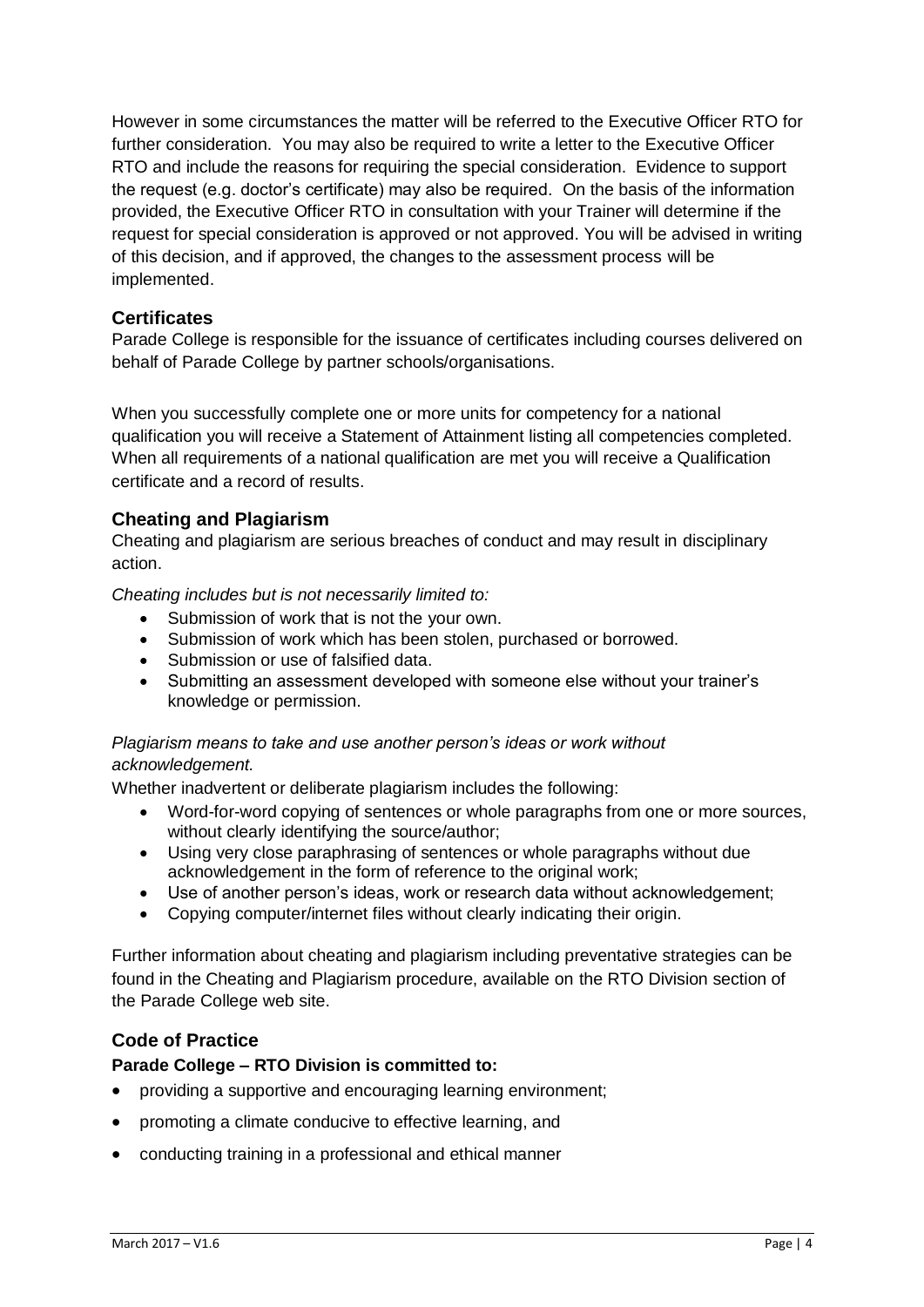#### **Parade College – RTO Division staff are committed to:**

- treating all students with respect and courtesy:
- ensuring all students are treated equally and fairly , and
- maintaining currency in their vocational field of expertise and training and assessment practices.

#### **Parade College – RTO Division will notify students as soon as practicable in the event that:**

- there is a change of RTO ownership, or
- there are any changes to or new third party arrangements in the delivery of services.

#### **Students are expected to:**

- display a commitment to learning and to achieving success;
- be responsible and to be accountable for their own learning, behaviour and decisions;
- actively participate in all activities and learning experiences;
- report to class promptly each day, ready and willing to actively participate;
- be accountable for punctuality and attendance;
- use acceptable language and be polite. (Verbal abuse, offensive language and disrespect are unacceptable and will not be tolerated);
- wear clothing and shoes suitable to undertake the course.
- work in harmony and respect the rights and opinions of other students;
- treat others as they themselves would like to be treated;
- stay within the designated areas and not distract other classes being conducted:
- value and care for all Parade College property, and
- be free of the influence of alcohol and drugs.

Any breach of this code may result in disciplinary action.

#### **Complaints and Appeals**

If you have a concern about any aspect of your course, or if a problem arises between you and another student, or you and a member of staff, there are a number of options available to you which are detailed in the Parade College – RTO Division Complaint and Appeals procedure, available on the RTO Division section of the Parade College web site.

#### **Confidentiality and privacy**

Parade College is bound by the Privacy Act 1988 (Commonwealth) and will only use information provided by you for the purpose that it has been collected and will seek consent to pass any information onto a third party.

#### *What kind of personal information does Parade College collect?*

The type of information Parade College collects and holds includes, but is not limited to:

- Student enrolment details
- Course details and progress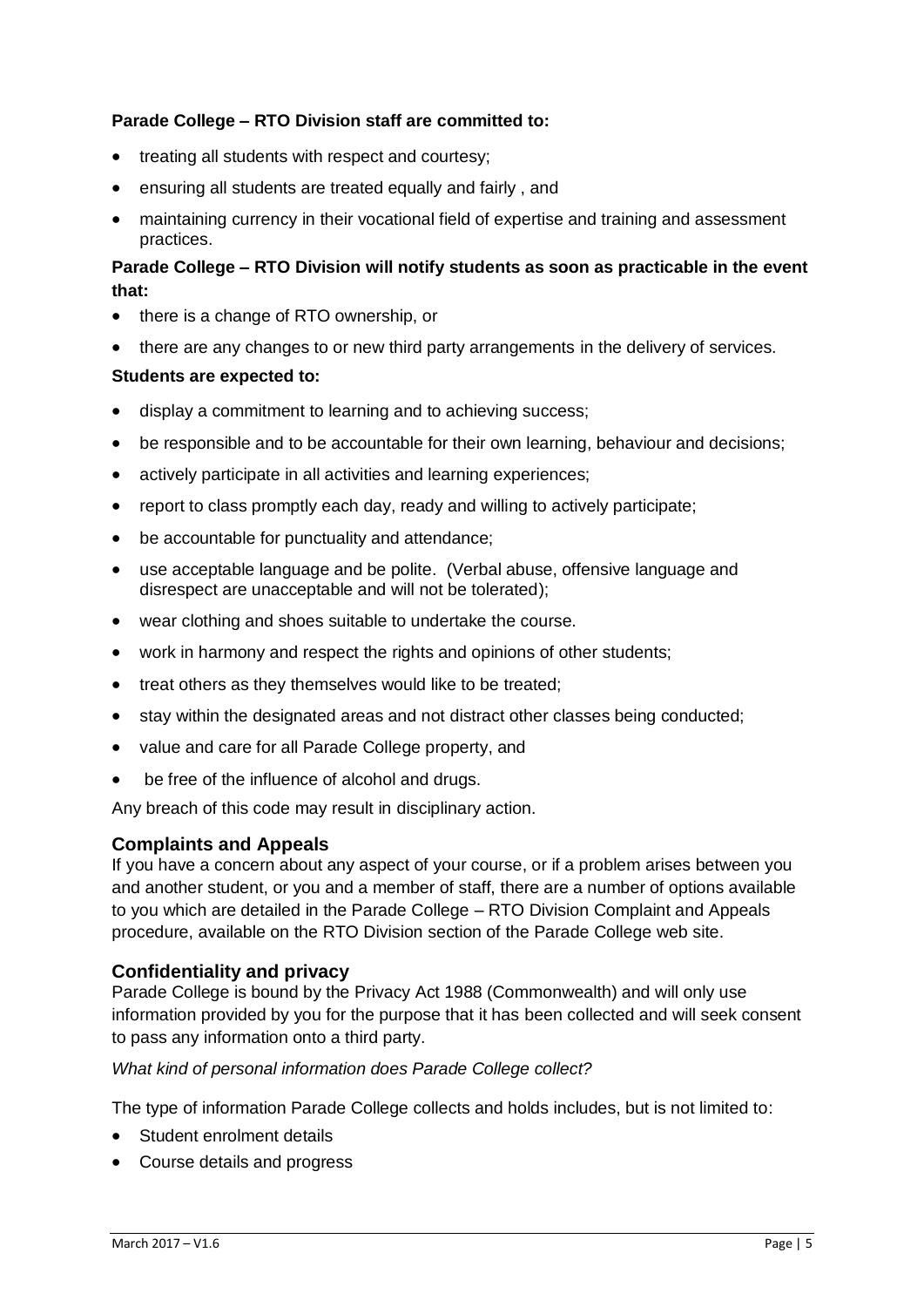#### Student results

*How will Parade College use personal information as provided by or for a student?* Parade College will use personal information it collects for the primary purpose of registration in courses and sending out statements and certificates, or correspondence relevant to this, and for other purposes to which the student has consented.

#### *Who might Parade College disclose personal information to?*

Parade College may need to give personal information held about an individual to:

- Government departments as directed and required;
- Medical practitioners as directed and required;
- People providing services to Parade College, including trainers, and for
- Legal purposes.

*Management and security of personal information*

Parade's staff are required to respect the confidentiality of students' personal information and the privacy of individuals.

Parade College has in place steps to protect the personal information Parade College holds from misuse, loss, unauthorised access, modification or disclosure by use of various methods including locked storage of paper records and password protected access rights to computerised records.

#### **Course Outcomes**

Parade College - RTO Division does not guarantee:

- that you will successfully complete a course, or
- that you can complete a course in a manner which does not meet the training and assessment requirements of that course, or
- that you will obtain a particular employment outcome where this is outside the control of Parade College.

Parade College however is committed to providing you with an engaging, positive and productive training and learning experience. We will work with you to develop the knowledge and skills required by the specialist industry course you have selected. We encourage you to be actively involved in the learning process and make the most of our trainers' skills, knowledge and experience.

#### **Disciplinary Procedures**

Parade College – RTO Division adheres to the principles of adult learning, aims to create a learning environment that facilitates the learning of all students without interference or disturbance from others, and encourages students to respect and protect the rights of others. Students are expected to adhere to the Code of Conduct and behave in a professional manner at all times.

Students who are in breach of the Code of Conduct may face disciplinary action. Breaches include but are not limited to:

- wilful damage or removal of Parade College property
- assault or harassment (physical or verbal)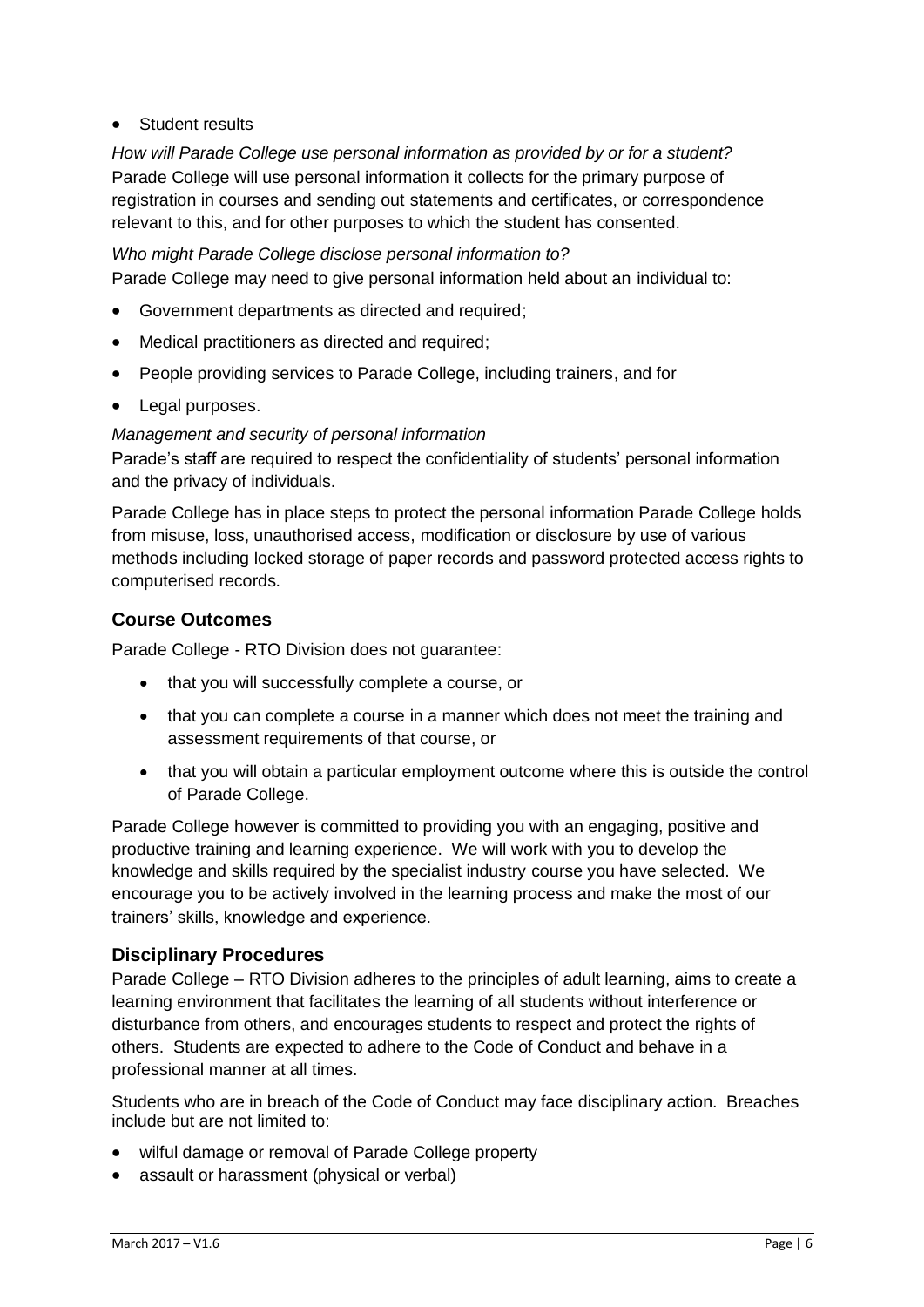- cheating or attempting to cheat or assisting any other student to cheat by any means
- negligent or disorderly conduct towards a staff member or student
- being under the influence of alcohol or drugs
- smoking on campus including grounds and buildings
- infringing copyright.

In addition students should also note that enrolment may be suspended or discontinued by Parade College for:

- behaviour that threatens the safety of others, interferes with the duties of staff or other participant's study, damages or threatens Parade College property, or the good order of Parade College;
- non payment of course/module/unit fees, or
- a second incident of cheating or plagiarism.

#### **Dress Codes**

Parade College requires all students to be dressed in attire appropriate to the course they are studying. For safety reasons most courses require the wearing of specialised footwear and clothing when doing practical work. You will be notified of such requirements prior to course commencement.

#### **Drugs and Alcohol**

Non prescription drugs, substances and alcohol are not permitted in training or assessment rooms. Offenders will be subject to disciplinary action and police action may also be taken.

#### **Enrolment process**

The enrolment process allows Parade College – RTO Division to collect accurate and true information on individual students and their programs of study. This information enables us to plan our resources and enables us to help identify the learning needs of each student. By filling out the enrolment form it will also ensure that our state and federal government regulatory requirements are met.

Completion of the Enrolment Form is compulsory and extremely important for any course which you wish to complete. Every field in the enrolment form requires your attention and completion.

Enrolment data is collected and stored electronically, and the original copy is filed in your individual student file. Parade College accepts all students right to privacy and will treat all student information provided at enrolment confidentially.

#### **Equal Opportunity**

Parade College – RTO Division will not engage in discrimination towards any group or individual in any form, inclusive of: gender, race, nationality, religion, physical or intellectual disability, age or physical disease. This commitment applies to all services and operations of the RTO, including course selection, assessment, and student services.

Parade College – RTO Division will endeavour to provide assistance and support services to those students with special learning needs or those facing particular difficulties. Whilst Parade College – RTO Division will make every effort to accommodate the special needs of individuals, in those instances where successful course completion is unlikely. Parade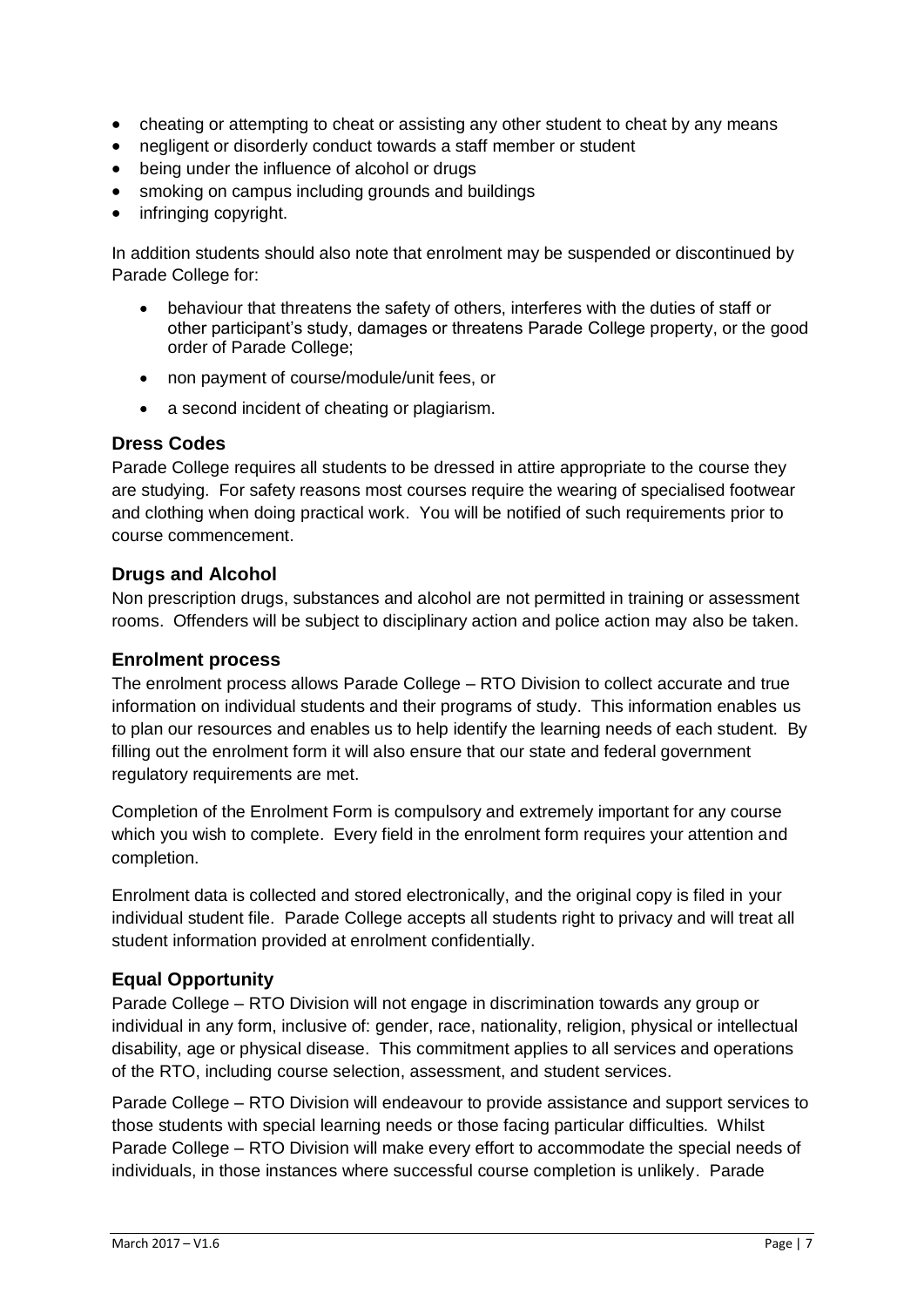College – RTO Division will advise the applicant/student and assist the applicant/student in identifying a suitable alternative.

#### **Feedback**

#### **Student Satisfaction**

Your feedback is important to us, so please provide us with your thoughts at any time during the course. A formal feedback process, via written surveys, will be conducted on course completion and we thank you for taking the time to complete these. If for any reason you have a concern about any aspect of the course or believe you did not receive the training and assessment services for which you enrolled then please raise this with a member of the RTO team or via our Complaints and Appeals Procedure.

#### **Parent/Guardian Satisfaction**

Similarly, parental/guardian feedback is also important to us. Parents/guardians will be informed of student progress via school reports and parent/teacher interviews with the latter providing a useful opportunity for parents/guardians to directly comment on the course and give their views of student progress. If for any reason parents/guardians have a concern about any aspect of the course or believe the provision of training and assessment services do not align with those publicised by the College, then please raise this with a member of the RTO team or via our Complaints and Appeals Procedure.

#### **Fees and charges**

VET course fees will be set by the College Board on an annual basis.

As a school based RTO parents/guardians are responsible for the payment of all fees and charges associated with each course, including VET courses. In Term 4 of each school year parents/guardians of Parade students who enrol in the Parade College - RTO division, receive a detailed fee invoice from the College which itemises such fees and charges applicable to the following year. This information will also be available via the Parade College website.

External students will receive a detailed fee schedule at the information evening.

All advertised fees will be inclusive of tuition, materials and GST.

In Term 1 of the school year, Parade College will forward, by postal mail or email, a fee invoice for College fees inclusive of the VET Training charge to the parent/guardian or responsible organisation for payment.

Payment of fees can be made by cash, cheque, money order or credit card, in person, by mail or telephone.

#### **Language, Literacy and Numeracy (LLN) Support**

In order to successfully complete courses offered at Parade College – RTO Division you will need to be able to:

• read and comprehend simple texts and write a range of short texts in a number of contexts which may be inter related.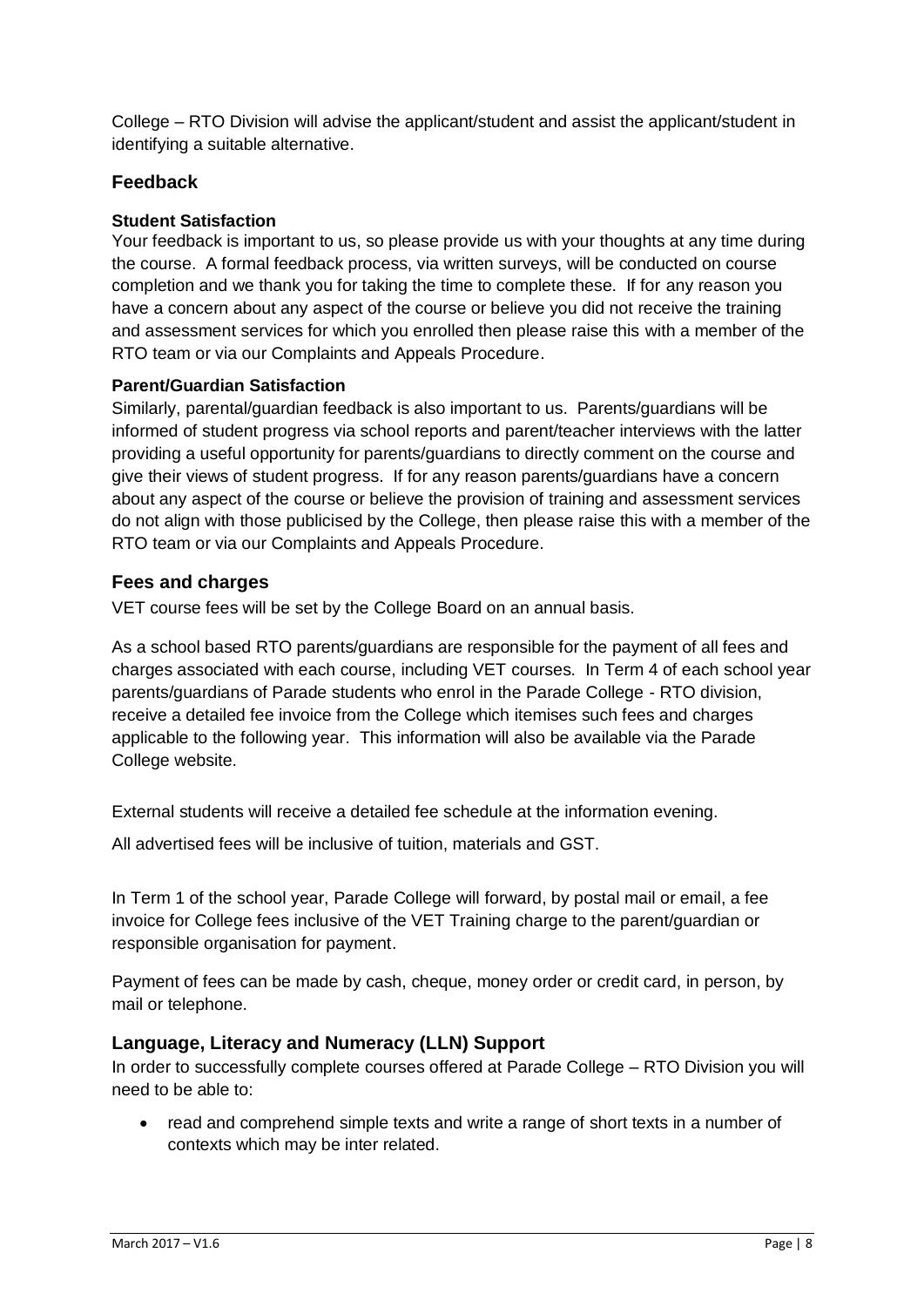- use and respond to language around everyday subject matter and as you progress in your course use the language and terminology specific to your area of study.
- deal with calculations either manually and/or using a calculator on an as required basis.

Prior to enrolling in your course of study, you will be asked to complete a language, literacy and numeracy assessment. The outcomes of this assessment will determine your suitability for the course, and to identify whether you need additional language, literacy and numeracy assistance during your chosen course. If during your course of study, you have language, literacy or numeracy concerns that may inhibit your participation or progress in the course, please let your teacher know. We will make reasonable efforts to modify delivery and assessment procedures, and provide additional assistance and services to support your participation and progress.

#### **Legislation**

As a registered training organisation Parade College – RTO Division is required to comply with relevant Commonwealth and State legislation including but not limited to:

- National Vocational Education and Training Regulator Act 2011 (Cwth)
- Privacy Act 1988 (Cwth)
- Occupational Health and Safety Act 2004 (Vic)
- Copyright Act 1968 (Cwth)
- Sex Discrimination Act 1984 (Cwth)
- Racial Discrimination Act 1975 (Cwth)
- Equal Opportunity Act 1995 (Vic)
- Student Identifiers Act 2014 (Cwth)

So how does this affect you? As a course participant you can be assured that the policies, procedures, training and assessment of Parade College – RTO Division meets the requirements of this legislation.

You also need to be aware that by participating in a course at Parade College – RTO Division you also have obligations under this legislation. For example

- Taking photographs or filming other participants or staff without their permission would be viewed as a breach of their privacy. This also includes posting on Face Book and other social media.
- Recording conversations or trainer presentations without permission would also be viewed as a breach of privacy, and in the case of presentations would contravene our intellectual property rights.
- With regard to the Occupational Health and Safety Act 2004 (Vic), Parade College RTO Division is committed to ensuring that students and staff are safe from injury and risk to health and welfare while on our premises. You must observe safety regulations and wear safety clothing and footwear during classes and work placements which require such precautions. You must also use any safety equipment that the course requires. You may be refused entry to a class or work placement if you are not wearing the appropriate safety clothing and footwear or fail to abide by safety procedures.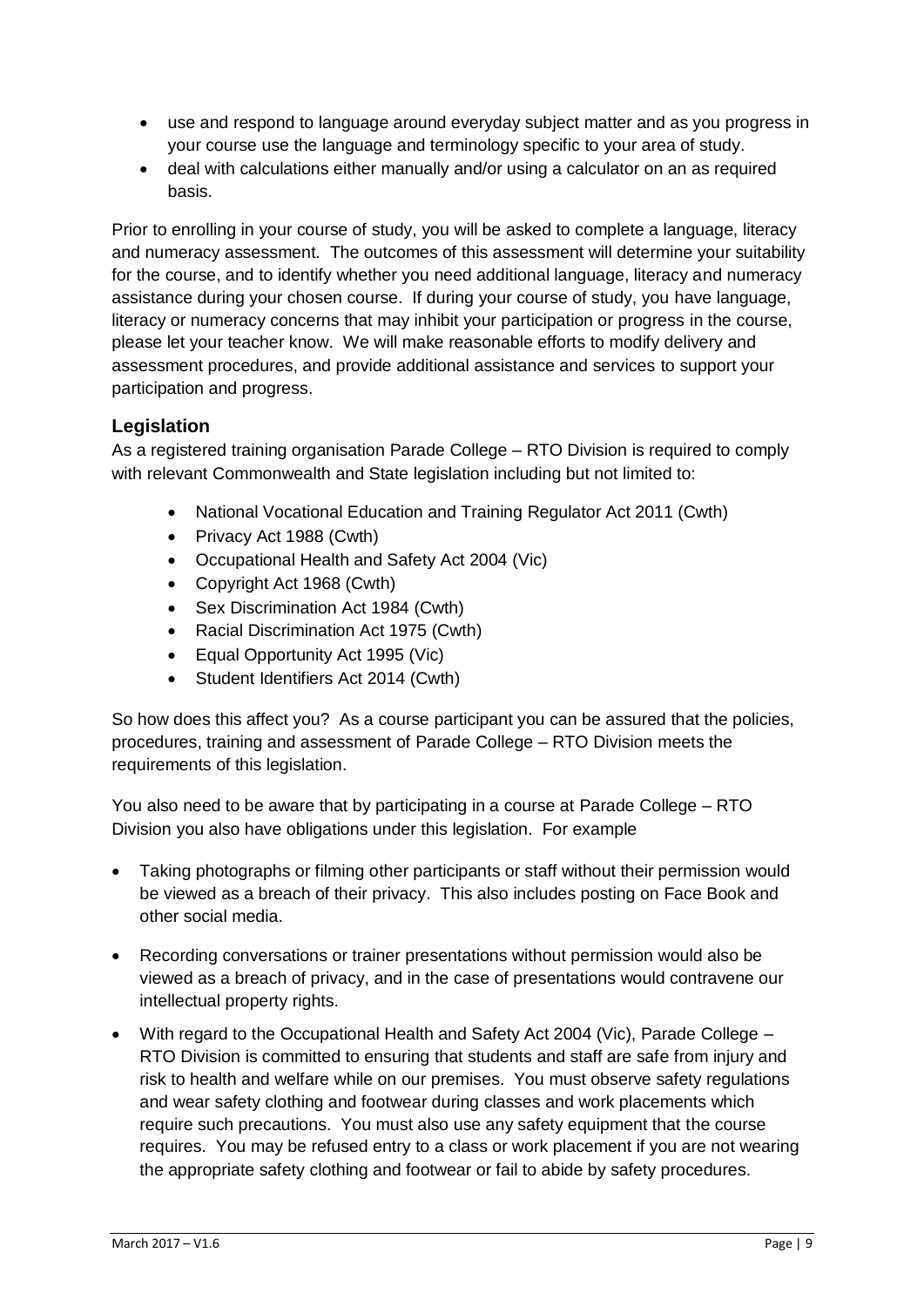- Course participants need to ensure that they do not contravene copyright legislation, by acknowledging all sources of information and as a general guide limiting the amount of material copied to 10% of the total document/book.
- Ensuring by word or deed you do not engage in discriminatory behaviour. Be particularly mindful of jokes, nicknames, generalisations about individuals or groups, political comment which may be offensive to other students.

Course participants should also be aware that Parade College – RTO Division operations and all courses offered by us comply with national standards for vocational education and training providers. Parade College – RTO Division is responsible for the quality of training and assessment, and must meet these national standards in order to deliver and assess nationally recognised training and issue nationally recognised qualifications. So you can be assured that the courses you undertake have been quality assured.

For more information about how this legislation and/or these requirements may affect your participation in our courses ask a member of the training team.

#### **Credit Transfer – Recognition of Prior Learning (RPL)**

Credit transfer is the granting of credit to an individual for units of competency/modules previously completed. The application process determines the extent to which your initial course's units of competency/modules are equivalent to the required competency/module outcomes, or standards in a qualification.

Credit transfer:

- Recognises the qualifications and statements of attainment issued by any other RTO, or
- applies where a unit of competency/module previously attained does not have the same unit code or unit title; however the Training Package states that it is equivalent to the unit of competency being sought.
- Credit Transfer can also be applied to other certification and formal learning such as tertiary qualifications where equivalence can be demonstrated.

You will be required to attach a certified copy of the qualification, statement of attainment and/or certificate issued by the training provider where you completed your course. Please be aware that Parade College staff will contact the training provider to verify the authenticity of qualifications, statements of attainment and certificates. If direct recognition is clearly established you will receive full status and not be required to undertake additional training and assessments. If equivalence, College staff will undertake a gap analysis and inform you of the outcome in writing. No fees apply to Credit Transfer.

If you think that you might able to apply for a credit transfer, talk to the Executive Officer RTO.

*Recognition of Prior Learning (RPL)* recognises the knowledge and skills you have gained through previous informal training, and past work and life experience. Your prior training and experience must be deemed equivalent to the units you will be undertaking within your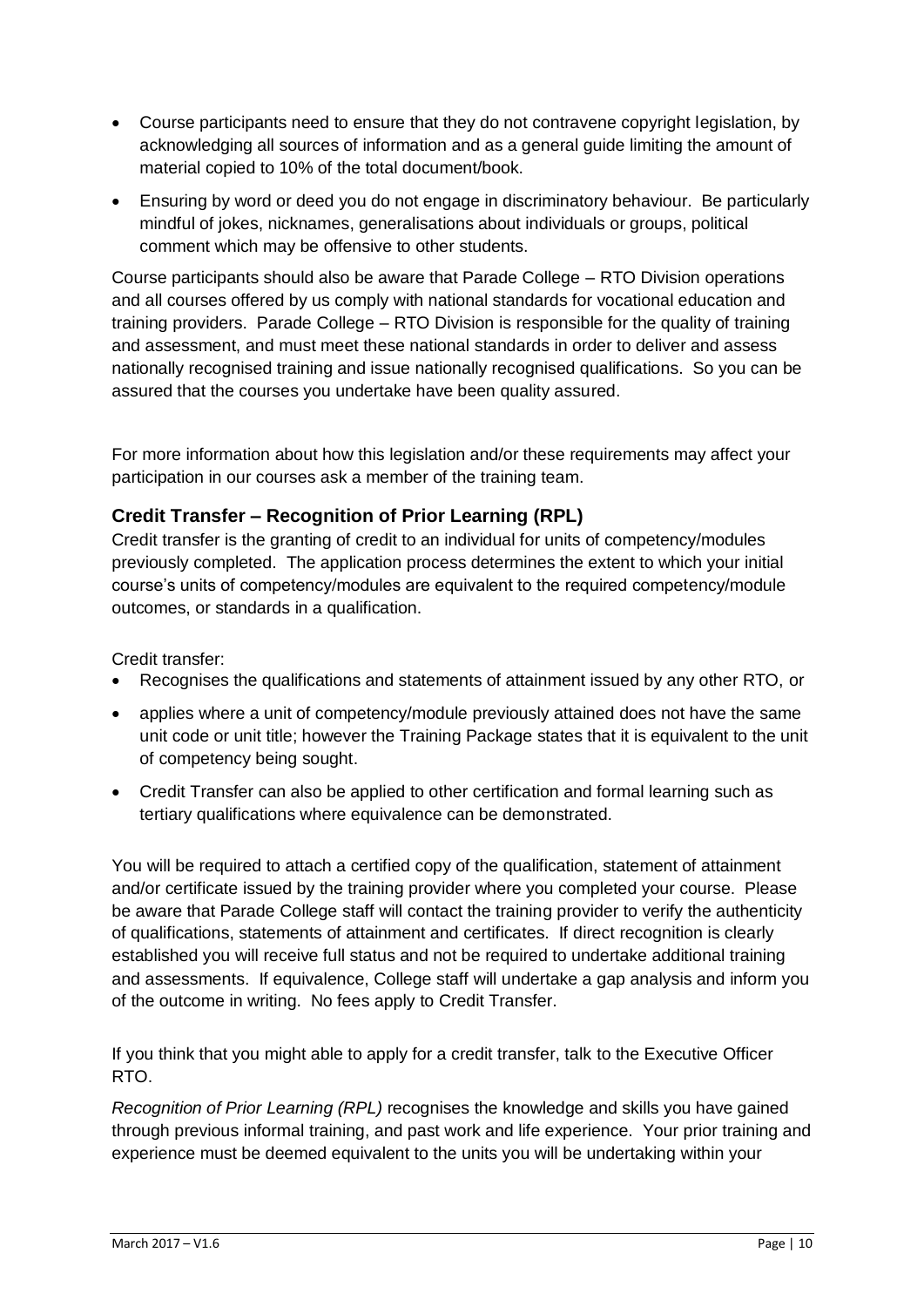course, as Parade College – RTO Division must be satisfied that you are 'competent' in these unit/s prior to granting the RPL.

As a result, the granting of RPL is not always automatic, depending on when your prior learning/experience occurred and how this translates into the units in which you are enrolling. You may need to undergo some testing prior to RPL being granted. In other instances, your provision of transcripts with past results may be sufficient.

If you are granted RPL, you will be partially or fully exempt from completing those parts of your course.

#### Applying for RPL

If you think that you might be able to apply for RPL, talk to the Executive Officer RTO preferably before or at the start of course commencement.

You will be provided with a RPL Application Kit which includes an application form, a self assessment tool, and instructions. A separate appointment will generally need to be made to assess your RPL application, and an RPL Assessment Fee will apply. Details of RPL fees are provided within the RPL Kit.

If you are confused about whether to apply for credit transfer or recognition of prior learning, don't worry bring in your documentation and the Executive Officer RTO will assist you.

#### **Occupational health and safety (OH&S)**

Parade College – RTO Division is committed to ensuring that students and staff are safe from injury and risk to health and welfare while on our premises. Our RTO will endeavour to meet its obligations under the Occupational Health and Safety Act 2004 (Victoria).

In summary:

- All students need to identify any potential hazards in the training centre or surrounds and report any hazards to your trainer.
- All students need to report to the trainer if any injury occurs during a training/assessment session and report to the first aid office and fill out an incident report.
- All students must wear appropriate clothing, footwear and personal protective equipment whilst in the training centre as advised by your trainer.
- All students should make themselves aware of fire exits and evacuation procedures.
- OH&S principles are everyone's responsibility and all people who use the facilities and equipment provided by Parade College need to be aware of correct behaviour and reporting methods for breaches of OH&S.

#### **Refunds**

Parade College is committed to a refund process which is prompt, accessible and easily understood by students/clients.

**Course cancellation:** In the event of a training course being cancelled by Parade College – RTO Division all students enrolled in the course will have the option of being transferred to a later course or having a full refund of monies paid.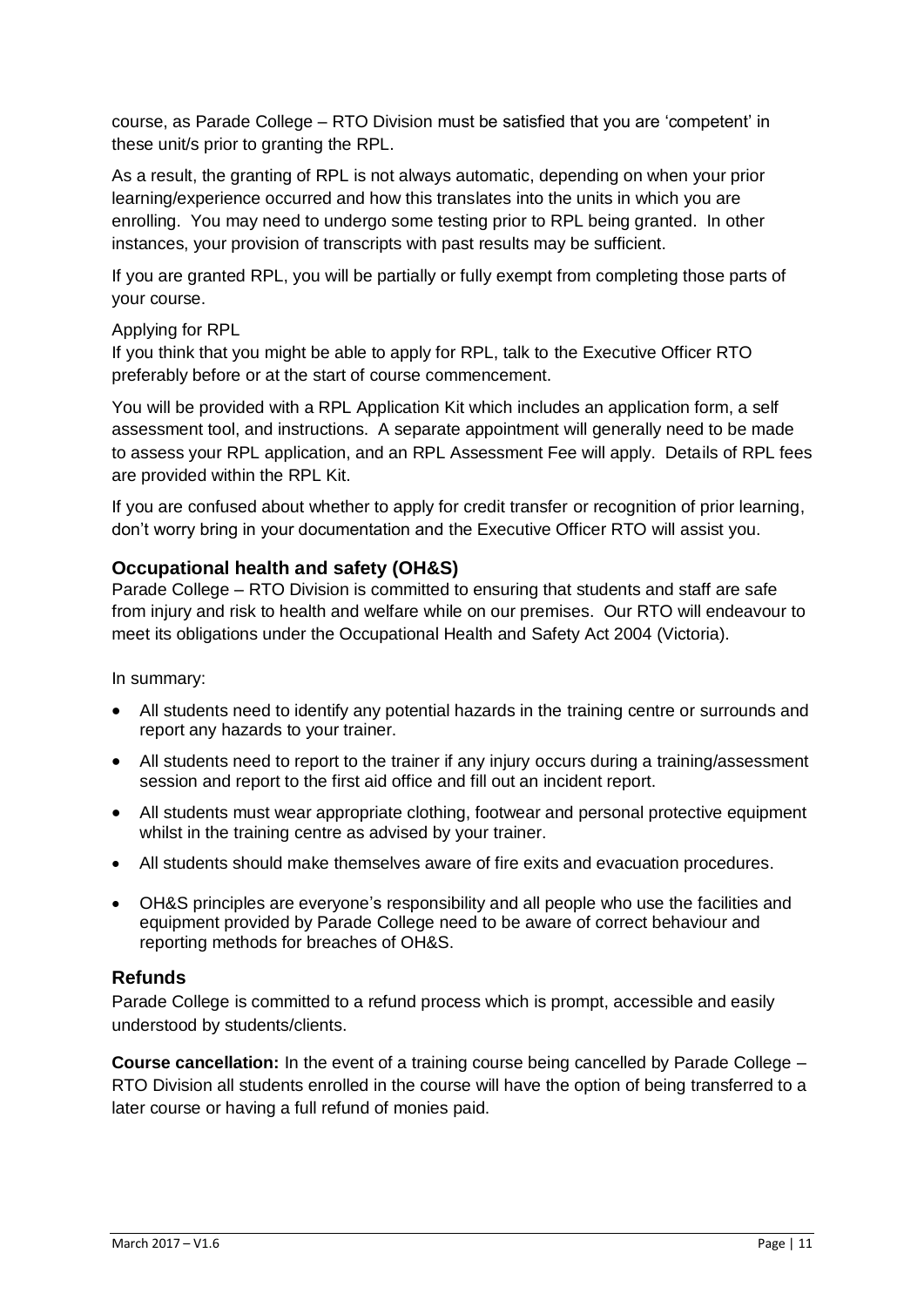**Course withdrawal:** In the event of a student withdrawing from the College RTO Division during the year, there may be an entitlement to a partial refund or fee rebate in accordance with the following policy:

- If withdrawal occurs before  $28<sup>th</sup>$  February 100% of the RTO related fees and levies is refundable
- If withdrawal occurs after 28<sup>th</sup> February 30<sup>th</sup> June 25% of the RTO related fees and levies is refundable
- $\bullet$  If withdrawal occurs after 30<sup>th</sup> June no refund of the RTO related fees and levies is applicable.

**Cease to Operate as an RTO:** In the event that Parade College – RTO Division ceases to operate as an RTO**,** Parade College will:

- Issue a Statement of Attainment to include all units of competency/modules you have achieved a Competent Outcome for;
- Refund the portion of the course which has not been delivered. The refund amount will be calculated proportionally based on the units of competency/modules that have not been delivered; and
- To the best of our ability, refer you to another suitable RTO with the same qualification on their scope of registration.

#### **Replacement certificates**

Student results are held by Parade College for a period of thirty years. If your certificate or statement of attainment is lost, damaged or stolen you can contact our Student Services Administration Officer to organise a replacement. Replacement certificates are issued at a cost of \$12.00. Please be aware that verification of personal details will be required prior to re-issuance.

#### **Smoking**

Smoking is not permitted on campus including grounds and buildings.

#### **Student Support**

Internal Parade College students have direct access to all support services provided by the wider College Student Social Services department. Learning assistance is available for students in class on a needs basis. Students from external schools may access College support services whilst on campus; and services of their home school when not undertaking studies at the Parade College campus.

Internal support services you may find useful include:

- a) Additional coaching from your teachers including phone and email contact.
- b) Course materials available in alternative formats including hard copy, CD, memory stick.
- c) Special consideration in assessment including reasonable adjustments.
- d) Flexible delivery and assessment schedules.
- e) Library and resource centre
- f) Computer labs
- g) Teacher supervised (after school) homework sessions
- h) Access and/or referral to the Parade College Student Support Department including: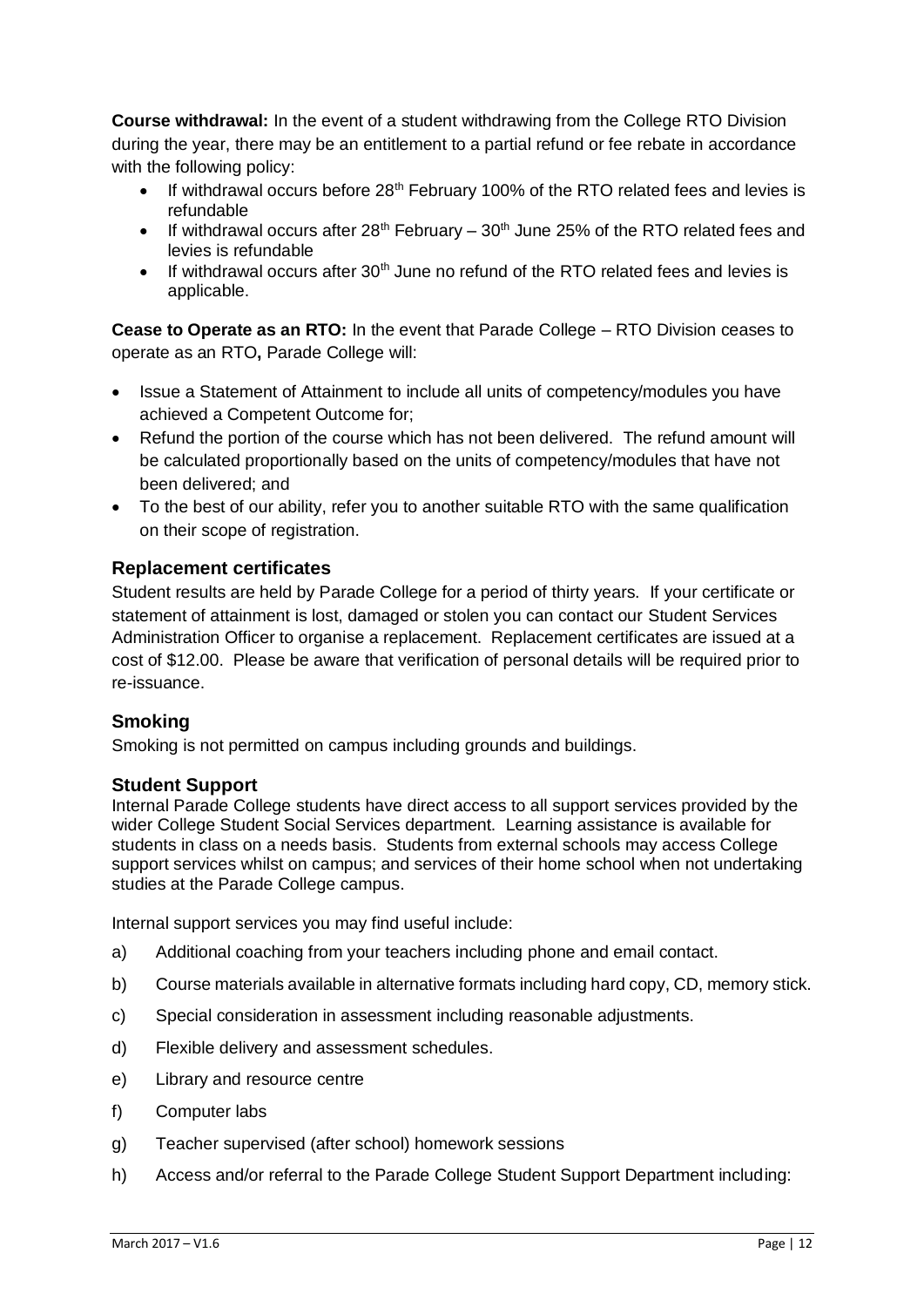- Counselling services
- **Psychologist**
- Speech Therapist
- Social Worker
- Special education and student support teachers

External support services you may find useful include:

| Service                           | <b>Contact Number</b> | <b>Contact Email</b>    |
|-----------------------------------|-----------------------|-------------------------|
| Reading and Writing Hotline       | 1300 655 506          | www.literacyline.edu.au |
| <b>Disability Rights Victoria</b> | 1800 462 480          |                         |
| Lifeline                          | 13 11 14              | www.lifeline.org.au     |
| Kids Help Line                    | 1800 55 1800          | www.kidshelpline.com.au |

#### **Third Party – Partner Arrangements**

Parade College may enter into a third party or partnership arrangement with other organisations for the delivery of training and assessment. If your course is provided by one of our partners you can be assured that they have been fully vetted and the services they deliver regularly monitored.

In such arrangements Parade College as the Registered Training Organisation retains responsibility for:

- Your enrolment:
- Issuing certification on satisfactory completion of nationally recognised training products;
- Issuing documentation to meet any licensing requirements;
- Course compliance i.e. that the service is delivered to the standard required by the national regulatory body;
- Stepping up if a third party delivering training and assessment closes or ceases to deliver any part of the course that you are enrolled in, and
- Notifying you should a third party be unable to fulfil its obligations in providing training and assessment services, or there are any changes to third party/partner arrangements.

We also have a role in managing and resolving any concerns, complaints and appeals. So, any issue you have may be raised with the third party/partner organisation, with us or both. Check out our Complaints and Appeals Policy via the College or third party website.

#### **Training**

Parade College – RTO Division is committed to providing an engaging, positive and productive training and learning experience. We work closely with our students to develop the knowledge and skills required by the specialist industry. We offer a range of training methods including trainer presentations, small group work, practical demonstrations and work placements. We encourage you to be actively involved in the learning process and make the most of your time with our highly experienced and knowledgeable trainers.

#### **Unique Student Identifier (USI)**

The USI scheme provides a national single authenticated online record of your training achievements. In this way you will have the ability to access and share your training records with a variety of stakeholders including other training providers, making enrolment and credit transfer more efficient. Over time other education sectors will join the scheme, providing a one stop repository of your training and education achievements.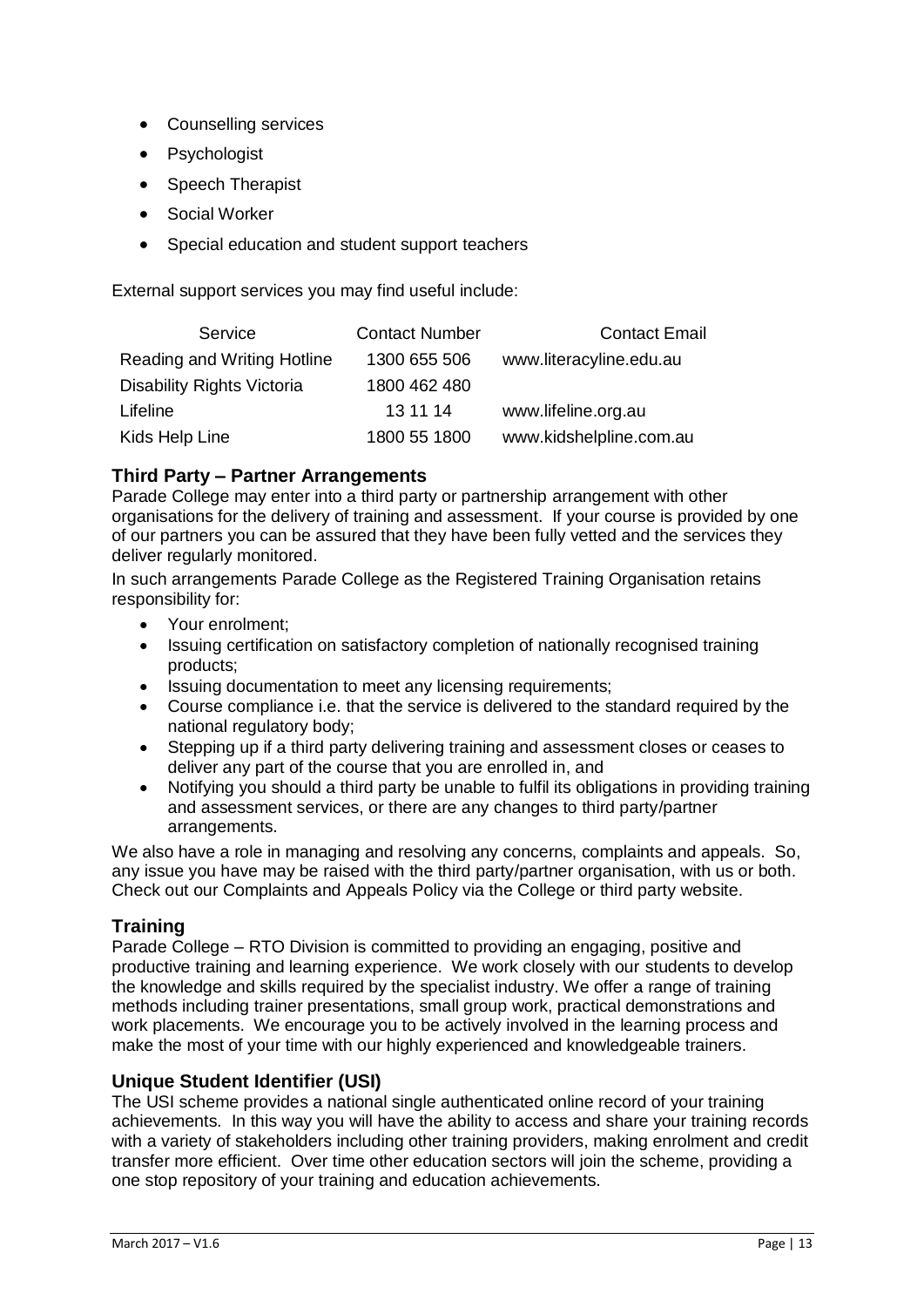Parade College will only issue qualification certificates or statements of attainment to you after you have provided a verified USI. Alternatively, Parade College can apply for a USI on your behalf. To avoid delays in the issuance of certificates Parade College will ensure that USI's are applied for or verified at the time of enrolment. Please note that security measures are in place to protect both digital and hard-copy records from loss, damage or unauthorised access.

#### *Once you have read and understand the information within this Student Information Booklet please sign and date the acknowledgement on the following page, and hand this to your teacher.*